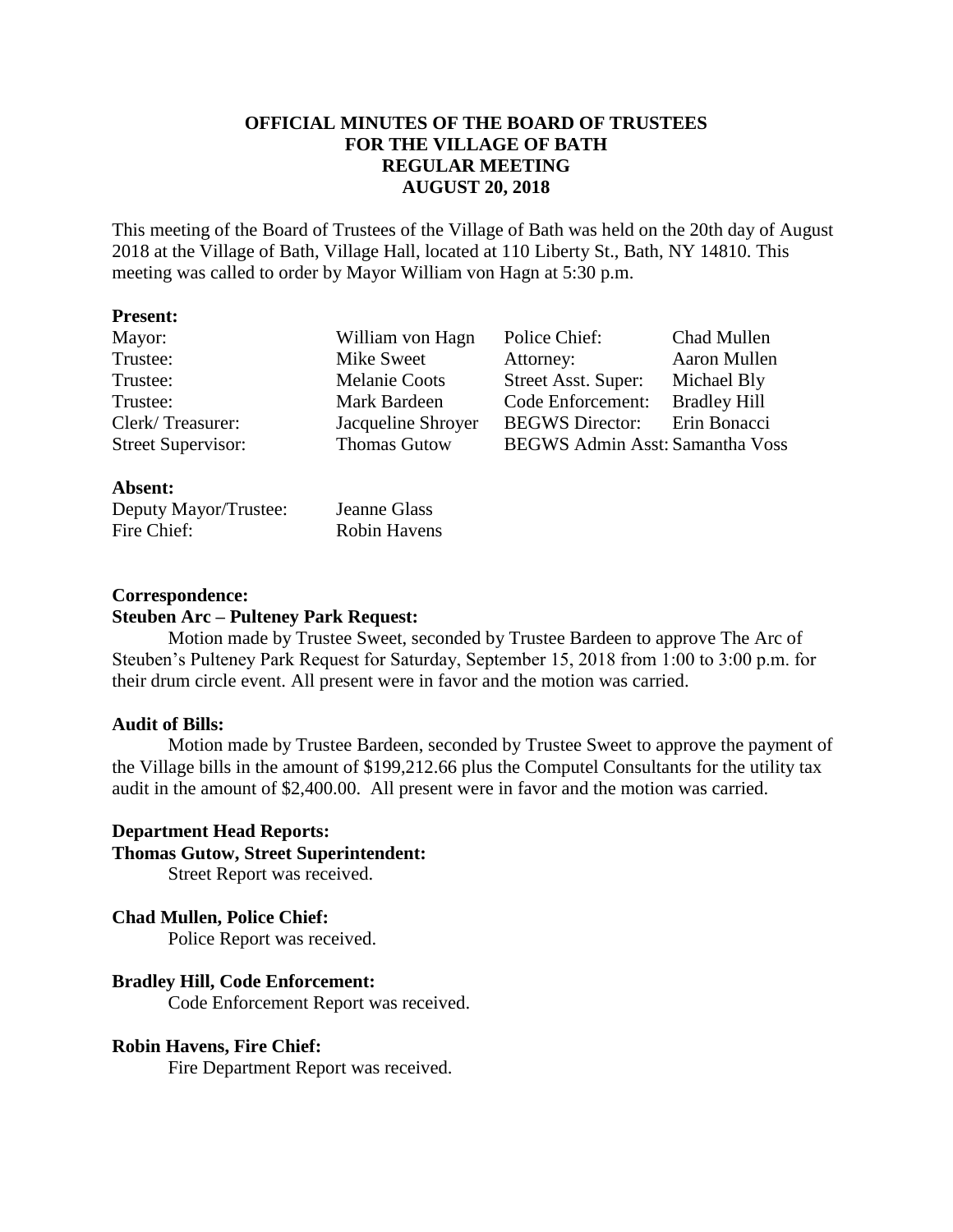### **Erin Bonacci, BEGWS Director:**

BEGWS Minutes were received.

### **Jacqueline Shroyer, Clerk/Treasurer Report:**

Clerk/Treasurer Report was received.

Motion made by Trustee Coots, seconded by Trustee Sweet to approve the following budget modifications. All present were in favor and the motion was carried.

Budget Transfer for \$100.00 from A1990.4 Contingent Account to A1010.4 Legislative Board – Contractual for Mileage for training.

Increase A3310.4 – Traffic Control – Contractual by \$3000.00. Increase A511 – Appropriated Reserve by \$3000.00.

Increase A3989.4 – Misc. Public Safety – Contractual by \$3000.00. Increase A511 – Appropriated Reserve by \$3000.00.

Budget Transfer for \$1,600 from A5110.4 Street – Contractual to A5110.413 Street – Building Repairs to cover expenses for a fire alarm system at the shop that is required to be updated.

# **New Business: NYS ARC Resolution:**

# RESOLUTION VILLAGE OF BATH BOARD OF TRUSTEES BATH, NEW YORK

DATE APPROVED: Monday, August 20, 2018 INTRO. DATE: Monday, August 20, 2018

| <b>INTRODUCED BY:</b> |                        | Trustee Bardeen |     |     | <b>SECONDED BY:</b> | <b>Trustee Sweet</b> |  |
|-----------------------|------------------------|-----------------|-----|-----|---------------------|----------------------|--|
|                       |                        |                 |     |     |                     |                      |  |
| VOTE:                 | Mayor vonHagn          |                 | Ave | Nay | Abstain             | Absent               |  |
|                       | <b>Trustee Glass</b>   |                 | Aye | Nay | Abstain             | <b>Absent</b>        |  |
|                       | <b>Trustee Bardeen</b> |                 | Aye | Nay | Abstain             | Absent               |  |
|                       | <b>Trustee Coots</b>   |                 | Aye | Nay | Abstain             | Absent               |  |
|                       | <b>Trustee Sweet</b>   |                 | Ave | Nay | Abstain             | Absent               |  |

TITLE: Resolution by the Village Board approving and endorsing Village of Bath in its application to NYS Appalachian Regional Commission.

**WHEREAS**, the Village Board desires to apply for \$12,000 in financial assistance through the FY 2019 Appalachian Regional Commission (ARC) Grant Program.

**WHEREAS**, the application proposes funding to assist in the development of a Comprehensive Economic Development Plan; and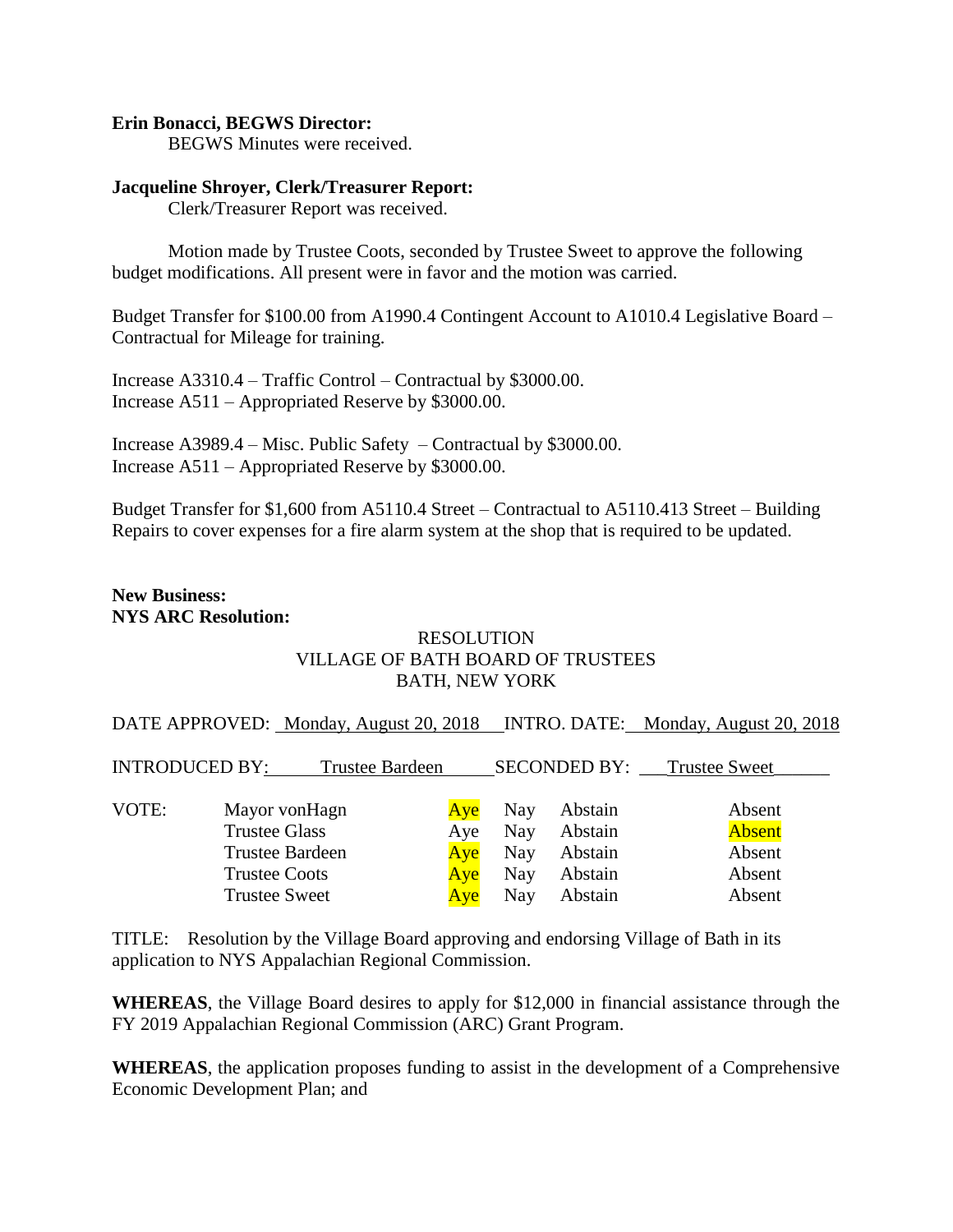**WHEREAS**, the proposed funding will contribute to ongoing community revitalization efforts; and

**WHEREAS**, the application requires a commitment of at least 50% match, \$ 15,000 of Empire State Development Strategic Planning grant funds; and

**WHEREAS**, the grant application requires that the applicant obtain the approval and endorsement of the governing body of the municipality in which the project will be located.

**NOW, THEREFORE, BE IT RESOLVED**, that the Village Board of the Village of Bath approves and endorses the FY 2019 Appalachian Regional Commission Grant Program for assistance prepared and to be submitted by Village of Bath, including a matching commitment of \$18,000 in the form of ESD Strategic Planning Grant of \$15,00,for a total budget cost of \$30,000 (with a \$3,000 of local funds committed to match the ESD grant funds).

### **Resignation of Brad Benson of Historic Committee:**

Motion made by Trustee Sweet, seconded by Trustee Coots to accept the resignation of Brad Benson from the Historical Preservation Commission. All present were in favor and the motion was carried.

### **Thomas Gutow Conference Approval:**

Motion made by Trustee Coots, seconded by Trustee Sweet to approve Street Superintendent, Thomas Gutow, to attend the NYSAOTSOH/NYSCHSA Joint Conference September 17-20, 2018. All present were in favor and the motion was carried.

### **Letter of Support Steuben County Housing:**

Motion made by Trustee Sweet, seconded by Trustee Bardeen to approve the Mayor to write a letter of support for the Steuben County Housing Demand Analysis Study. All present were in favor and the motion was carried.

### **Resignation of Tad Lawrence – Dispatcher:**

Motion made by Trustee Sweet, seconded by Trustee Coots to accept the resignation of Tad Lawrence as dispatcher effective August 17, 2018. All present were in favor and the motion was carried.

### **Appointment of Patricia Ingram – Dispatcher:**

Motion made by Trustee Coots, seconded by Trustee Sweet to approve the appointment of Patricia Ingram for Full Time Dispatcher effective August 20, 2018. All present were in favor and the motion was carried.

# **Appointment of Carol Cannon – Part Time Dispatcher:**

Motion made by Trustee Coots, seconded by Trustee Bardeen to approve the appointment of Carol Cannon as Part Time Dispatcher effective August 20, 2018. All present were in favor and the motion was carried.